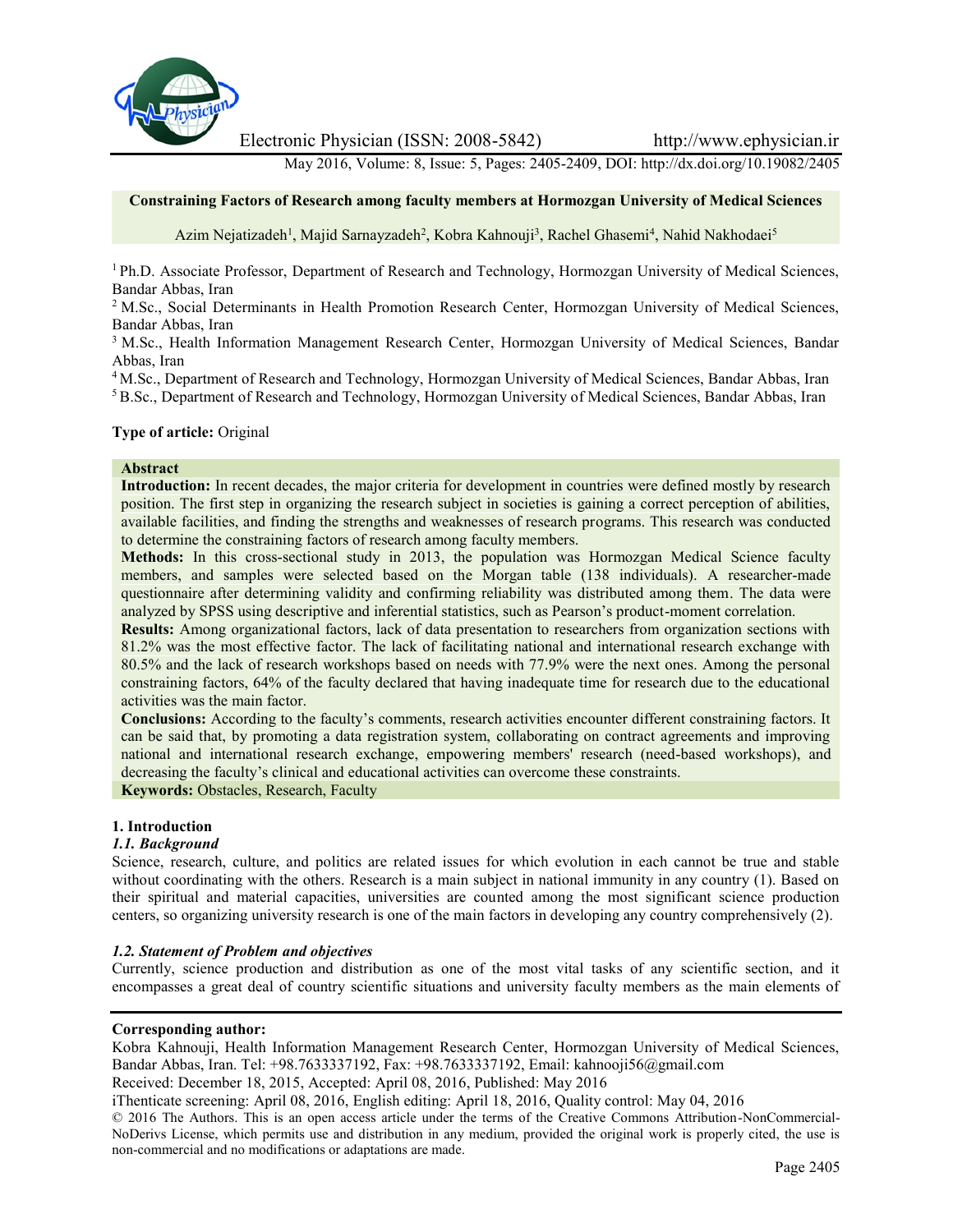education and research, and it has a serious task in scoring this subject (3). One of the main ways of progressing any country is caring about the research issue and increasing its activities and especially university faculty's motivation increment in order to conduct scientific research. Despite developed countries, scientific research in developing countries is few and research human resources, budget, and facilities are poor (4). Currently, industrial and developing countries are trying to increase their research capital. Industrial countries are increasing their research capital to protect and continue their situation, or they are increasing their salience in international competition and developing countries, adhering to the truth that the main way to gain stable development and growth is research capital (5). At health organizations and medical universities, the major research activities are accomplished by graduate students and their supervisors. The efficiency of these organizations and universities can be assessed by three principal segments, i.e., healthcare, teaching, and research activities, due to their interconnectedness. To improve and plan research policies in such organizations, it is necessary to evaluate their research activities. This assessment leads to proper planning on financial, human, and material resources, which causes the development and growth of the institution (6). Many studies in different systems, such as management, higher education, information systems, agriculture, and medical and health systems focus mainly on exploration of promoting factors and improving research productivity. These promoting factors are classified into two groups, i.e., individual and institutional factors (7). In past years, problems for research in developing countries didn't aim for solutions, because it was implicated and applied from the solutions in western countries. As the researchers lack the qualification and required skills for conducting a research, the research quality is affected by these issues and still underdeveloped and poor (8). The first step in organizing a research subject in society is reaching a proper perception of available abilities and facilities and also determining the strengths and weaknesses of research projects (9). Identification the research constraints with better relationship between researchers and research finding users, which ease up the problem-solving process, cause the practical use of research findings, and result in awareness of constraints are essential in resolving them in order to promote the qualitative and quantitative quality of research (10). The objective of this research was to determine the University of Medical Sciences Faculty members' research constraints according to them and to determine how to increase their motivation to conduct more research.

# **2. Material and methods**

# *2.1. Research design and setting*

In this cross–sectional study in 2013, the population was Hormozgan faculty members who had been working more than one year and including 220 regular employees, contractive, and commitment members of three schools, including Medicine, Health and Nursing-Midwifery-Paramedical. According to the Morgan table, a statistical sample including 138 members was determined.

## *2.2. Measurement tool, reliability, and validity*

The questionnaire was designed based on the study of previous studies in other universities and different scientific references. This questionnaire consists of several parts, including demographic information, the main questions (about the research constraints), questions about the partnership, and presenting suggestions and ideas. The main questions are mentioned in two parts, personal and organizational constraints, which were set based on the Likert scale according to the members' ideas in five options (from "strongly disagree" to "strongly agree"). In the first step, this questionnaire was distributed among some of the members accidentally, and, after collecting them, the questions which had ambiguity were demystified and then added to the questionnaire again, and, finally, the main questionnaire was designed. At the end of the questionnaire, members were asked to provide their ideas and suggestions. The questionnaire was concluded with its questions. With the study of credited references and 15 expert ideas, the questionnaire's content and face validity were confirmed. The questionnaire's reliability was determined by means of SPSS software and Cronbach's alpha coefficient, and the internal stability was confirmed, which, by investigating 25 questionnaires, the number of 80 was determined as the result. Questionnaires were distributed anonymously. Different methods were used to distribute the questionnaires. In some sections, the questionnaires were distributed directly or by email or post. Returning the questionnaires took a hard try, and, finally, 115 of 150 questionnaires were returned. In the final analysis, we only included 108 of the completed questionnaires.

## *2.3. Statistical analyses*

The data were entered into SPSS software and analyzed by means of descriptive statistics, such as average, standard deviation, and inferential statistics, such as the Pearson product-moment correlation.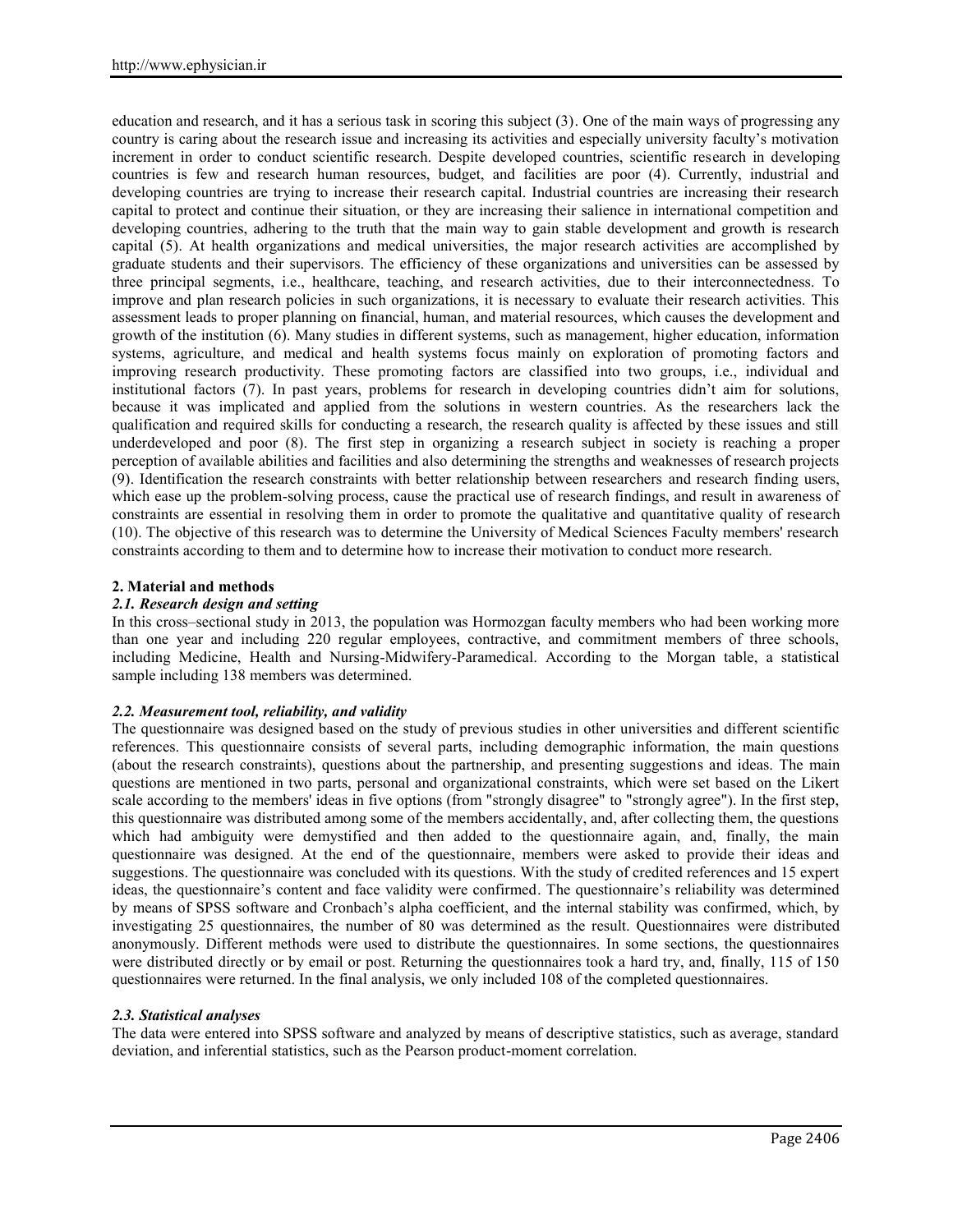# **3. Results**

# *3.1. Demographic information*

From the 150 distributed questionnaires, 108 completed questionnaires were entered into SPSS software and analyzed. Among the analyzed questionnaires, 48% of responders were men, 42% were women and the remaining did not respond. The average age was 35, and the average experience was seven years. The faculty members who had a Master of Science degree were 29%, and those with the Ph.D. degree, clinical expertise, and a specialty were 41, 9, and 15%, respectively. The average of faculty members' research activities per person was assessed based on eight activities, i.e., research projects, attendance at national congresses, attendance at international congresses, presentations, published articles, inventions, books, and translations, which were 2.6, 3.5, 0.7, 3.2, 3.7, 0.03, 0.4, and 0.27, respectively.

# *3.2. Organizational and personal constraints*

According to the comments of Hormozgan Medical Sciences University faculty members concerning personal and organizational constraints, the major factor for not doing research was the lack of collaboration with other sections in presenting data to the researchers (82.1%), afterwards were the poor national and international research exchange with (80.5%), and lack of research workshops based on needs (78%). Among organizational constraining factors, failure to present proper data to researchers from university other sections (82.1%) was the most effective, and failure to relate to indoor and outdoor researchers (80.5%), and also educational workshops needs assessment (78%) were the latter. Among personal constraints, lack of time was cited by a majority of faculty members, of which 64% claimed that educational activities consumed most of their time, resulting in limited time for research, whereas administrative activities and clinical activities with 57% and 54%, respectively, followed. Among the men, 87.5% claimed that failure to relate to indoor and outdoor researchers has the priority, and 83.5% of women's constraints priority claim was the failure to present proper data to researchers from university other sections. Among personal constraints, men's priority was administrative activities by 73%, and women's priority was clinical activities by 64.3%. Effective research constraints in three different schools were calculated, and the results are presented in Table 1.

| Colleges               | Personal Constraints          | $\frac{0}{0}$ | <b>Organizational Constraints</b>       | $\%$ |
|------------------------|-------------------------------|---------------|-----------------------------------------|------|
| Medicine School        | <b>Educational activities</b> | 67.4          | Lack of national and international      | 88.6 |
|                        |                               |               | research exchange                       |      |
| Nursing, Midwifery and | Educational activities        |               | 84.6 Lack of workshops based on faculty | 92.3 |
| Paramedical School     |                               |               | members' needs                          |      |
| Health School          | Administrative activities     |               | 62.5 Lack of decision making based on   | 87.5 |
|                        |                               |               | research results                        |      |

**Table 1.** Research constraints in different colleges

# **4. Discussion**

Research can be effective in university faculty members being up-to-date and also can be the base of effective and applicable education. The first factor of research constraints according to Hormozgan Medical Sciences University faculty members, was failure of other sections in providing needed data, which was similar to the results obtained by Sohrabi and Farajollahi (11) and Rezaeian et al. in Rafsanjan (12). The next constraints were the poor national and international research exchange and also failure to attend research workshops based on needs. These constraints are organizational constraints that show the importance of these factors according to Hormozgan Medical Sciences University faculty members, which is more matched with Sereshti's research results in Shahrekord (13) and Alamdari's in Yasuj (4), but it is different with Sabzevari in Kerman (14) which gives the priority to average score of personal constraints. Failure to facilitate national and international research exchanges was considered as a constraint according to Hormozgan Medical Sciences University faculty members. Research activities experience in other countries represent any mobility in scientific development, including educational, research, IT, and its qualitative and quantitative promotion is postponed to mutual cooperation between scientific and technological countries and also cooperation and absorbing leading scientists who are in relation with today's science. It seems that providing facilities for holding indoor and outdoor scientific seminars, technological and scientific contract coagulation, faculty members' scientific and international trips, and using research opportunities are among the ways for developing relationship between them and indoor and outdoor researchers. Failure to need assessment for educational workshops is one of the research constraints that can be resolved by providing need assessment forms and distributing them among faculty members to determine their needs and develop workshops based on their needs. Although lack of funds for research was one of the most significant factors in some projects (5, 7, 13, 15, 16), this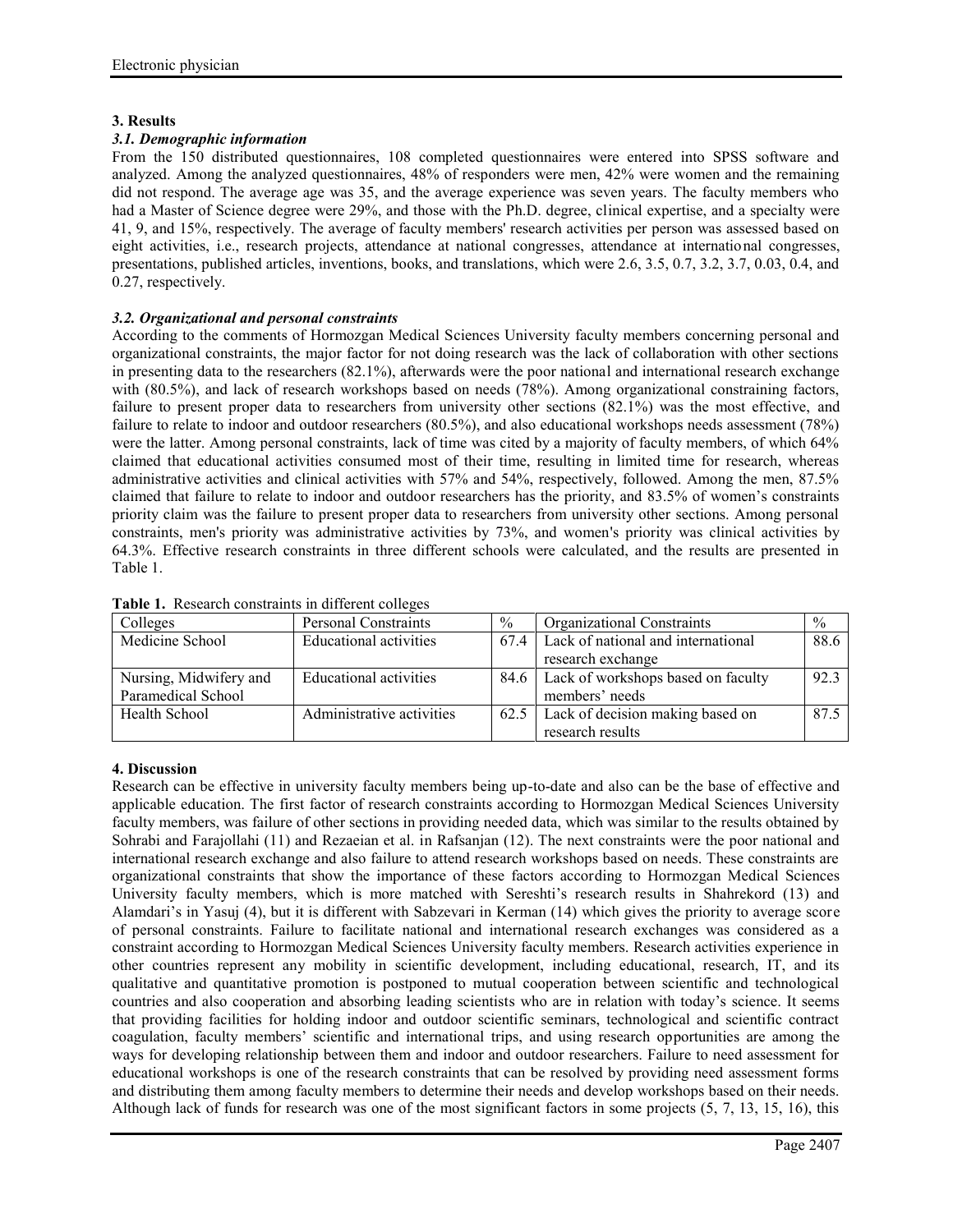subject doesn't have an important role. The research results showed that a great percentage of Medical Sciences University faculty members mainly focus on educational issues and clinical services, so many Medical Sciences University faculty members in developing countries don't have enough time for research (13).

In this research, among the personal constraints, the lack of time due to educational work, clinical work, and administrative activities was cited as the main constraint by a majority of faculty members. In similar research in Arak and Hamedan Universities, according to their faculty members, the main constraint was lacking enough time and consuming it for education, teaching, and clinical services (3, 5). Also, the research findings in a study done at Gilan University showed that job- and expertise-related factors were the second constraints according to its faculty members, and 65% of them claimed that, at this university, education has priority over research (17). In a study by Alghanim and Alhamali, the results indicated that the lack of time, lack of research assistants, lack of funds for research, and being busy with teaching load were the most cited constraints for conducting scientific research (7). Pawar et al., in their research among resident doctors in a tertiary-care hospital, indicated that, lack of time (74%), lack of research curriculum (42%), and inadequate facilities (38%) were the main constraints to pursuing research (18). A 2009 study by Eriko Sumi and a 2012 study by Al-Abdullateef showed that one of the major constraints for conducting research was lack of time (19, 20). So, it can be concluded that reducing teaching time; improving existing regulations; and avoiding concomitant clinical, educational and research activities could lead to more research involvement. This research was conducted only among faculty members, and it is necessary to ask the ideas of residents, students, and other personnel. This research only checked the inner organizational constraints in a situation that many of constraints can be affected by factors outside of the organization.

# **5. Conclusions**

The research results showed that organizational constraints have the most priority in comparison with personal priorities in research activities. In addition, lack of time and teaching, therapy, and office occupations are among the constraints, which is the answer of the greatest percentage of the faculty members. By promoting information registration system, contact and contract with inner and outer researchers, promotion of faculty research abilities (need assessment-based workshops), and decreasing teaching and therapy activities, can promote health research among faculty members.

## **Acknowledgments:**

The authors gratefully acknowledge the faculty members who participated in this study. They also extend their appreciation to the Department of Research and Technology, Hormozgan University of Medical Sciences for funding the work.

## **Conflict of Interest:**

There is no conflict of interest to be declared.

## **Authors' contributions:**

All authors contributed to this project and article equally. All authors read and approved the final manuscript.

### **References:**

- 1) Zohoor AR, Fekry AR. The viewpoint of faculty members on research barriers at Iran University. Payesh. 2003; 2(2): 113-20.
- 2) Karimian Z, Sabbaghian Z, Salehi A, Sedghpour BS. Internal Obstacles in Research Activities: Faculty Members' Viewpoints in Shiraz University of Medical Sciences. IJME. 2012; 11(7): 750-63. PMID: 23301377.
- 3) Koorki M, Mahjub H, Sheikh N. Study of the Academic Members Attitude about Main Factors of Not Approaching to Scientific Writing in Hamadan University of Medical Sciences. Scientific J Hamadan Univ Med Sci. 2006; 14(4): 59-63.
- 4) Alamdari A, Afsoon A. Obstacles in doing research activities opinion of Faculty Members of Yasoge Universities. Armaghan Danesh J. 2003; 29: 27-34.
- 5) Rafiei M, Jahani F. Effective factors on writing of Persian and non-Persian articles in Arak University of Medical Sciences faculty members' point of view in 2008. AMUJ. 2009; 12(2): 61-72.
- 6) Tess BH, Furuie SS, Castro RCF, Barreto MCC, Nobre MRC. Assessing the scientific research productivity of a Brazilian healthcare institution: a case study at the Heart Institute of São Paulo, Brazil.